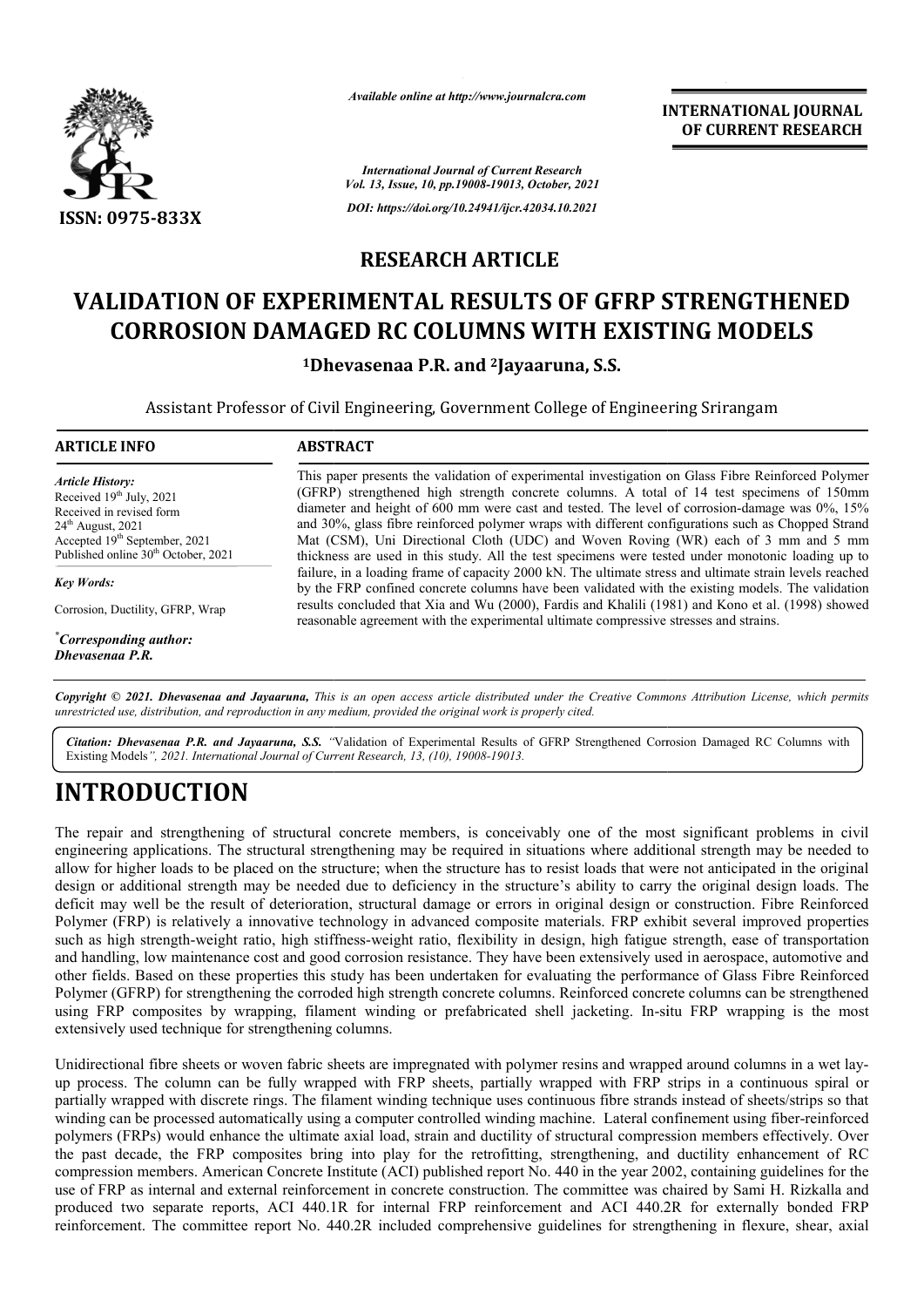tension and axial compression. The report also covered material properties of FRP and construction requirements related to installation, inspection and maintenance. The report presented equations for estimating the design strength of FRP confined reinforced concrete columns in compression based on the concrete confinement equation proposed by Mander et al. (1988). Many theoretical models have been published for estimating the ultimate compressive stress and ultimate compressive strain levels likely to be reached by a column. The experimental results were compared with the predictions of theoretical models to ascertain the extent to which the experimental values agree with the models. The models used for predicting the compressive strength of FRP confined concrete cylinders were listed below. The strength of reinforcing steel is added to the estimated compressive strength to get the total theoretical prediction.

### **Fardis and Khalili (1981) Model**

Two sets of empirical models were proposed by Fardis and Khalili (1981) for predicting the ultimate compressive stresses and strain of FRP confined concrete.

These models were modifications of the models proposed by Richart et al. (1928) and Newman and Newman (1972) confined concrete. The Fardis and Khalili (1981) equations for compressive strength of FRP confined concrete are,

$$
\frac{f'_{cc}}{f'_{co}} = 1 + 4 \cdot l \left( \frac{2f_{\hat{\mu}} nt}{f'_{co} D} \right) \tag{Eq.1}
$$

and

$$
\frac{f'_{cc}}{f'_{co}} = 1 + 3.7 \left( \frac{2f_{fi}nt}{f'_{co}D} \right)^{0.86}
$$
\n(Eq.2)

The equation for estimating the peak compressive strain in confined concrete was proposed as.

$$
\varepsilon_{cc} = \varepsilon_{co} + 0.00 \left( \frac{E_f n t}{f'_{co} D} \right) n \tag{Eq.3}
$$

The researchers put forth an equation for estimating the complete stress-strain behaviour of FRP confined concrete as,

$$
f_c = \frac{E_{co} \varepsilon_c}{1 + \left(\frac{E_{co}}{f_{cc}'} - \frac{1}{\varepsilon_{cc}}\right)}
$$
(Eq.4)

#### **Mander et al. (1988) Model**

This model was originally proposed for concrete confined using steel tubes. But, the some model was able to predict the ultimate stress values of GFRP confined concrete also. The American Concrete Institute (ACI) have taken this model as the basis for proposing an equation to predict the compressive strength of FRP confined reinforced concrete columns (ACI 440.2R, 2002). The model proposed by Mander et al. (1988) is,

$$
f'_{cc} = f'_{co} \left[ 2.25 \sqrt{1 + 7.9 \frac{f_l}{f'_{co}}} - 2 \frac{f_l}{f'_{co}} - 1.25 \right]
$$
 (Eq.5)

The value of confining pressure,  $f_i$  can be estimated using the expression,

$$
f_l = \frac{2nt\varepsilon_{fe}E_f}{D} \tag{Eq.6}
$$

**Saadatmanesh et al. (1994) Model:** This model was a modification to the model proposed by Mander et al. (1988). The model proposed by Saadatmanesh et al. for compressive strength of FRP confined concrete was,

$$
f'_{cc} = f'_{co} \left[ 2.254 \sqrt{1 + 7.94 \frac{f_l}{f'_{co}}} - 2 \frac{f_l}{f'_{co}} - 1.254 \right]
$$
 (Eq.7)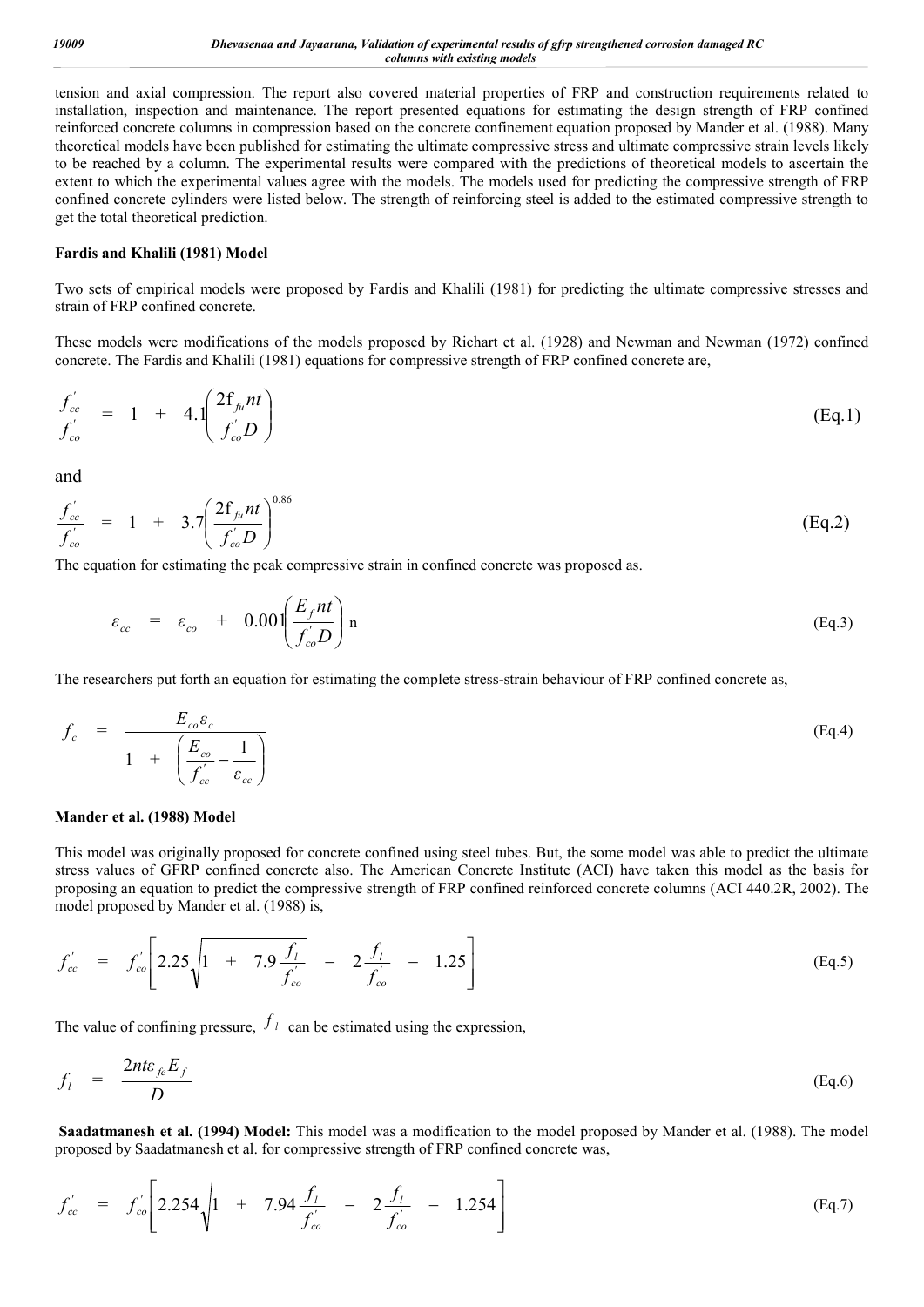In the above equation, the value of the confining pressure  $f_i$  should be estimated using equation 6.6.

**Miyauchi et al. (1997) Model:** Miyauchi et al. (1997) proposed the following model for estimating the compressive strength of FRP confined concrete column,

$$
\frac{f'_{cc}}{f'_{co}} = 1 + 4.1 \text{kg} \left( \frac{2f_{ju}nt}{f'_{co} D} \right)
$$
\n(Eq.8)

The values of  $k_u$  was calibrated as 0.85 from their experimental results. The ultimate axial strain values could be estimated using the expressions,

$$
\frac{\varepsilon_{cc}}{\varepsilon_{co}} = 1 + 10.6 \left( \frac{2 f_{fu} n t}{f_{co}^{'} D} \right)^{0.373} \quad \text{for} \quad f_{co}^{'} = 30 MPa \tag{Eq.9}
$$

$$
\frac{\varepsilon_{cc}}{\varepsilon_{co}} = 1 + 10.5 \left( \frac{2 f_{fa} n t}{f_{co}' D} \right)^{0.525} \quad \text{for} \quad f_{co}^{'} = 50 MPa \tag{Eq.10}
$$

**Kono et al. (1998) Model:** The models proposed by Kono et al. (1998) for ultimate compressive stress and strain were,

$$
\frac{f'_{cc}}{f'_{co}} = 1 + 0.572 \frac{2f_{fu}nt}{D}
$$
\n(Eq.11)

$$
\frac{\varepsilon_{cc}}{\varepsilon_{co}} = 1 + 0.280 \frac{2 f_{fu} nt}{D} \tag{Eq.12}
$$

**Saaman et al. (1998) Model:** The models proposed by Saaman et al. (1998) for ultimate compressive stress and strain values were,

$$
\mathbf{f}_{\text{cc}}^{\dagger} = \mathbf{f}_{\text{co}}^{\dagger} + 6.0 \left( \frac{2 \mathbf{f}_{\text{fu}} \mathbf{nt}}{\mathbf{D}} \right)^{0.7}
$$
\n
$$
\varepsilon_{\text{cc}} = \frac{f_{\text{cc}}^{\dagger} - f_{\text{o}}}{E_2}
$$
\n(Eq.14)

where,  $f_0$  can be calculated using the expression,

$$
f_o = 0.872 f'_{co} + 0.371 \frac{2 f_u n t}{D} + 6.258
$$
 (Eq.15)

and  $E_2$  can be estimated using the expression,

$$
E_2 = 245.61 f_{co}^{0.2} + 1.3456 \frac{E_f n t}{D}
$$
 (Eq.16)

**Tautanji (1999) Model:** The models proposed by Tautanji (1999) for estimating the ultimate compressive stress and strain values of FRP confined concrete were,

$$
\frac{f'_{cc}}{f'_{co}} = 1 + 3.5 \left( \frac{2f_{f_{il}}nt}{f'_{co}D} \right)^{0.85}
$$
\n(Eq.17)

$$
\frac{\varepsilon_{\rm cc}}{\varepsilon_{\rm co}} = 1 + \left(310.57 \frac{f_{\rm fu}}{E_{\rm f}} + 1.9 \right) \left(\frac{f_{\rm cc}^{\prime}}{f_{\rm co}^{\prime}} - 1\right)
$$
\n(Eq.18)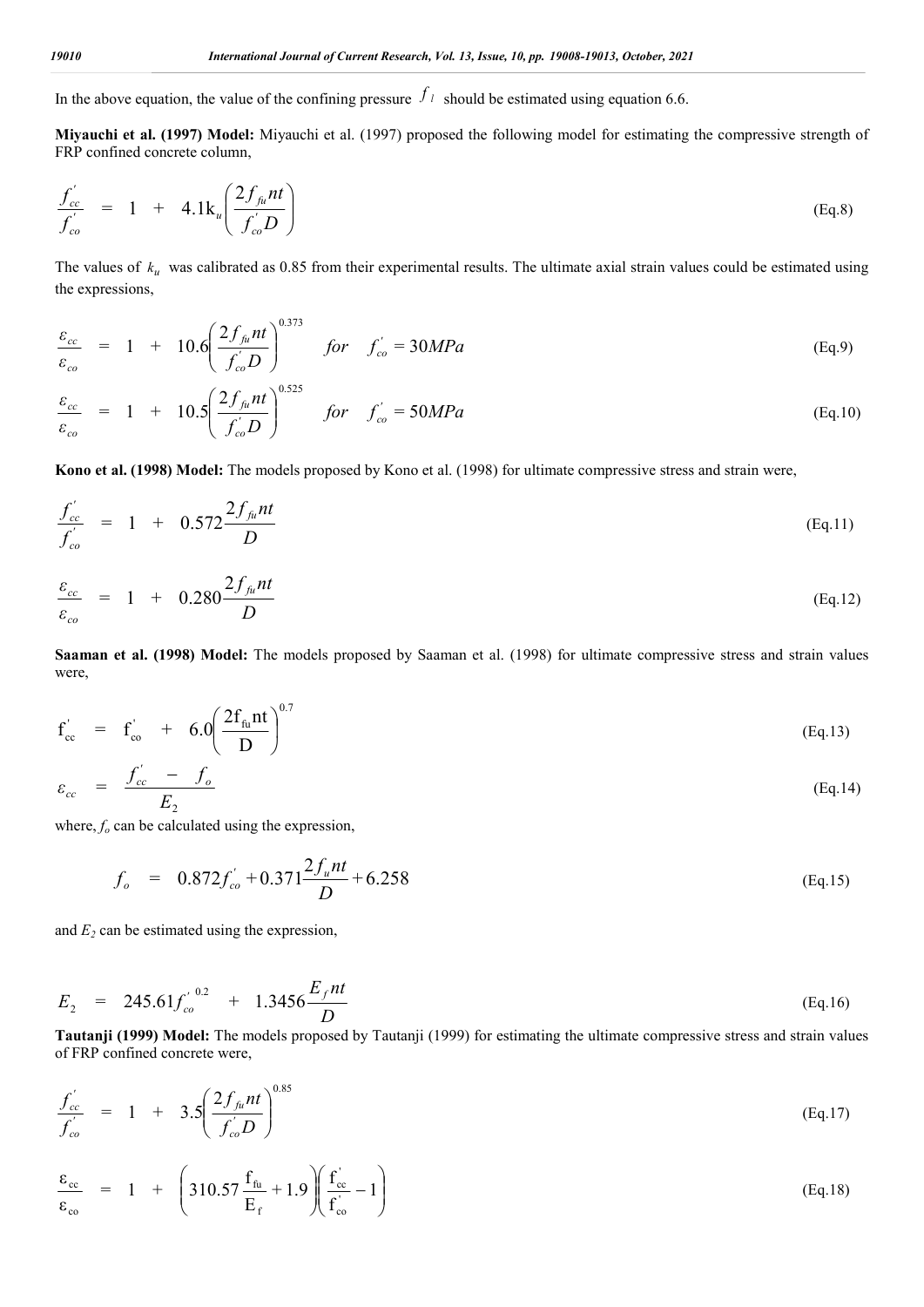**Saafi et al. (1999) Model:** This model is modification of the one proposed by Tautanji et al. (1999), with slight variations to the numerical parameters.

$$
\frac{f'_{cc}}{f'_{co}} = 1 + 2.2 \left( \frac{2f_{fu}nt}{f'_{co}D} \right)^{0.84}
$$
\n(Eq.19)

$$
\frac{\varepsilon_{cc}}{\varepsilon_{co}} = 1 + \left(537 \frac{f_{f u}}{E_f} + 2.6 \right) \left(\frac{f_{cc}'}{f_{co}'} - 1\right)
$$
\n(Eq.20)

**Xiao and Wu (2000) Model:** The model proposed by Xia and Wu was based on empirical calibrations carried out on the experimental results obtained by them for FRP confined concrete columns. The ultimate compressive stress and strain were represented by,

$$
\frac{f'_{cc}}{f'_{co}} = 1.1 + \left(4.1 - 0.75 \frac{{f'_{co}}^2}{E_l}\right) \frac{2f_{ju}nt}{f'_{co}D}
$$
\n(Eq.21)

$$
\varepsilon_{cc} = \frac{\varepsilon_{\scriptscriptstyle{f\mu}} - 0.0005}{7\left(\frac{f_{\scriptscriptstyle{c}\sigma}^{'}}{E_{\scriptscriptstyle{I}}}\right)^{0.8}} \tag{Eq.22}
$$

and  $E<sub>l</sub>$ , the confinement modulus, could be calculated using the expression,

$$
E_1 = \frac{2E_f nt}{D}
$$
 (Eq.23)

**ACI 440.2R (2002) Model for FRP Confined RC Column:** The equation proposed by ACI 440.2R were meant for a conservative estimate of the compressive strength of reinforced concrete columns, incorporating many partial safety factors. The basic equation for computing the compressive strength of reinforced concrete columns having internal circular steel ties and wrapped with FRP composite was,

$$
\varphi P_n = 0.80 \varphi \left[ 0.85 \psi_f f_{cc}^{'} \left( A_g - A_{st} \right) + f_y A_{st} \right] \tag{Eq.24}
$$

where, the compressive strength of FRP confined concrete  $(f'_{cc})$  can be estimated using the model proposed by Mander et al. (1988). The value of the strength reduction factor ( $\varphi$ ) is 0.70 for compression members with circular ties and 0.75 compression members with spiral ties.

**Estimating Compressive Strength of Confined HSC Columns:** The equation proposed by ACI 440.2R (2002) for compressive strength of FRP confined concrete columns incorporated several partial safety factors, thus making the predictions suitable only for construction purposes.

The results obtained from destructive experiments are the maximum permissible values for confined concrete which need not have any partial safety factor. Hence, the following equation was proposed for estimating the ultimate compressive stress permissible in a reinforced concrete column,

$$
f'_{\text{crc}} = f'_{\text{cc}} \left( \frac{A_g - A_{\text{st}}}{A_g} \right) + f_{\text{y}} \left( \frac{A_{\text{st}}}{A_g} \right) \tag{Eq.25}
$$

**Implementation of the Models and Comparison:** The models were implemented in C++ programming language for the prediction of ultimate stress and strain values. The computer program aided in the fast prediction of results for all the columns considered in the present study.

**Comparison of Model Predictions with Experimental Results:** The Root Mean Squared Percentage Error (RMSPE) values of experimental results and model predictions are presented in the last rows of both tables. Figs. 1 to 6 display the comparison of experimental with predictions from models.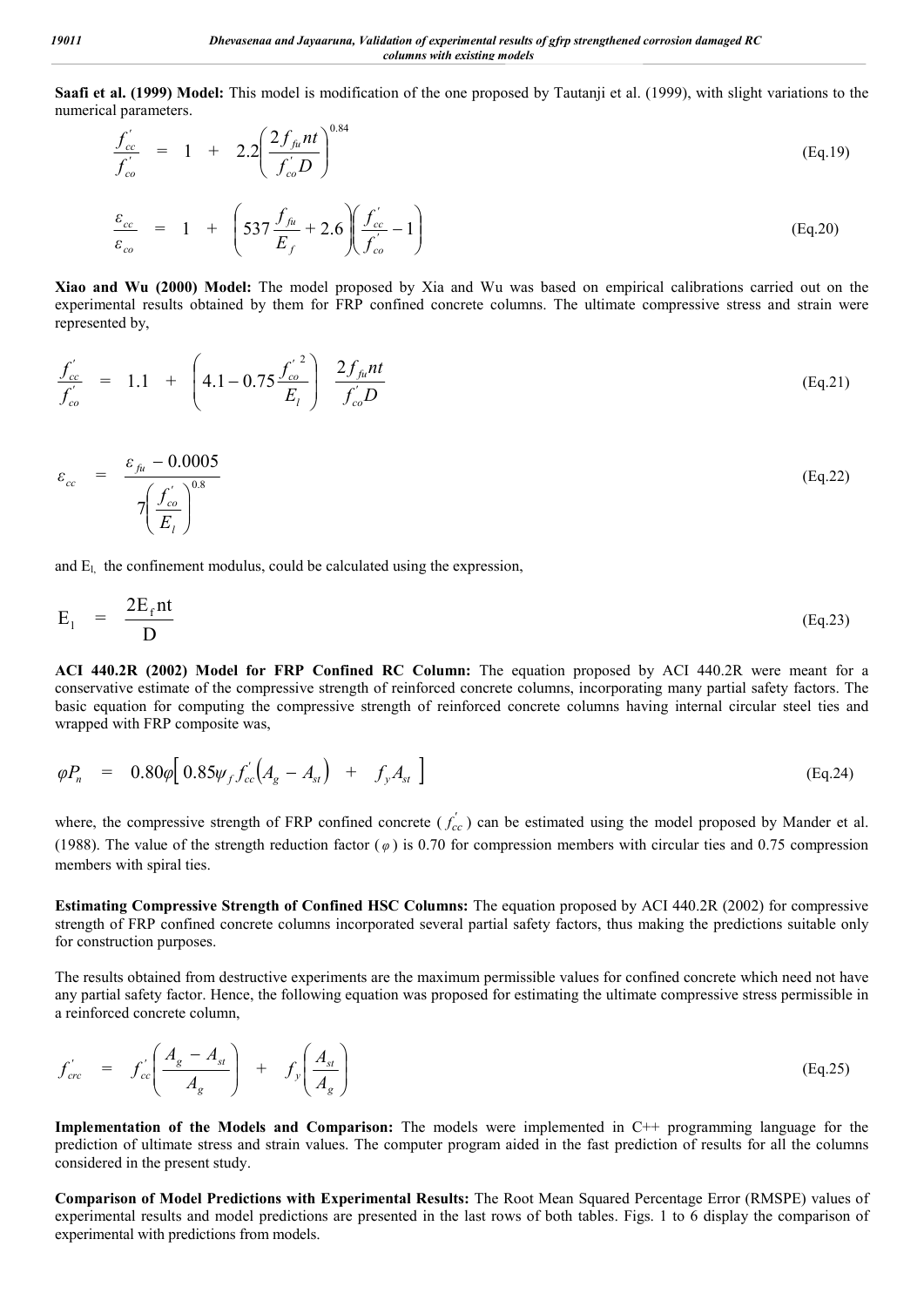

#### **Conclusion**

GFRP wrapped corrosion-damaged concrete columns show a considerable enhancement in the load carrying capacity, deflection and ductility than the control concrete columns. The ultimate stresses predicted by the models proposed by ACI440.2R closely agreed with the experimental results and Xia and Wu (2000) showed reasonable agreement with the experimental ultimate compressive stresses. The ultimate axial strain values predicted by the models showed deviation from the experimental results. The prediction of ultimate axial strains from the models of Fardis and Khalili (1981) and Kono et al. (1998) were in reasonable agreement with the experimental results. The reason for the deviations of the experimental results and model predictions is that the models did not consider slenderness ratio as a parameter.

## **REFERENCES**

ACI, 440.2R, 2002. Guide for the Design and Construction of Externally Bonded FRP Systems for strengthening Concrete Structures, *American Concrete Institute*, Detroit, Michigan, USA, 1-45.

Fardis, M.N., Khalili, H.H. 1982. FRP-encased concrete as a structural material. *Mag. Concr. Res.,* 34, 191–202.

Hadi, M. N. 2007. Behaviour of FRP strengthened concrete columns under eccentric compression loading. *Composite Structures*, *77*1, 92-9

Kono, S., Inazumi, M., & Kaku, T. 1998. January. Evaluation of confining effects of CFRP sheets on reinforced concrete members. In *Second International Conference on Composites in InfrastructureNational Science Foundation* Vol. 1

Mander, J.B., Priestley, M.J., Park, R. Theoretical stress-strain model for confined concrete. J. Struct. Eng. 1988, 114, 1804–1826.